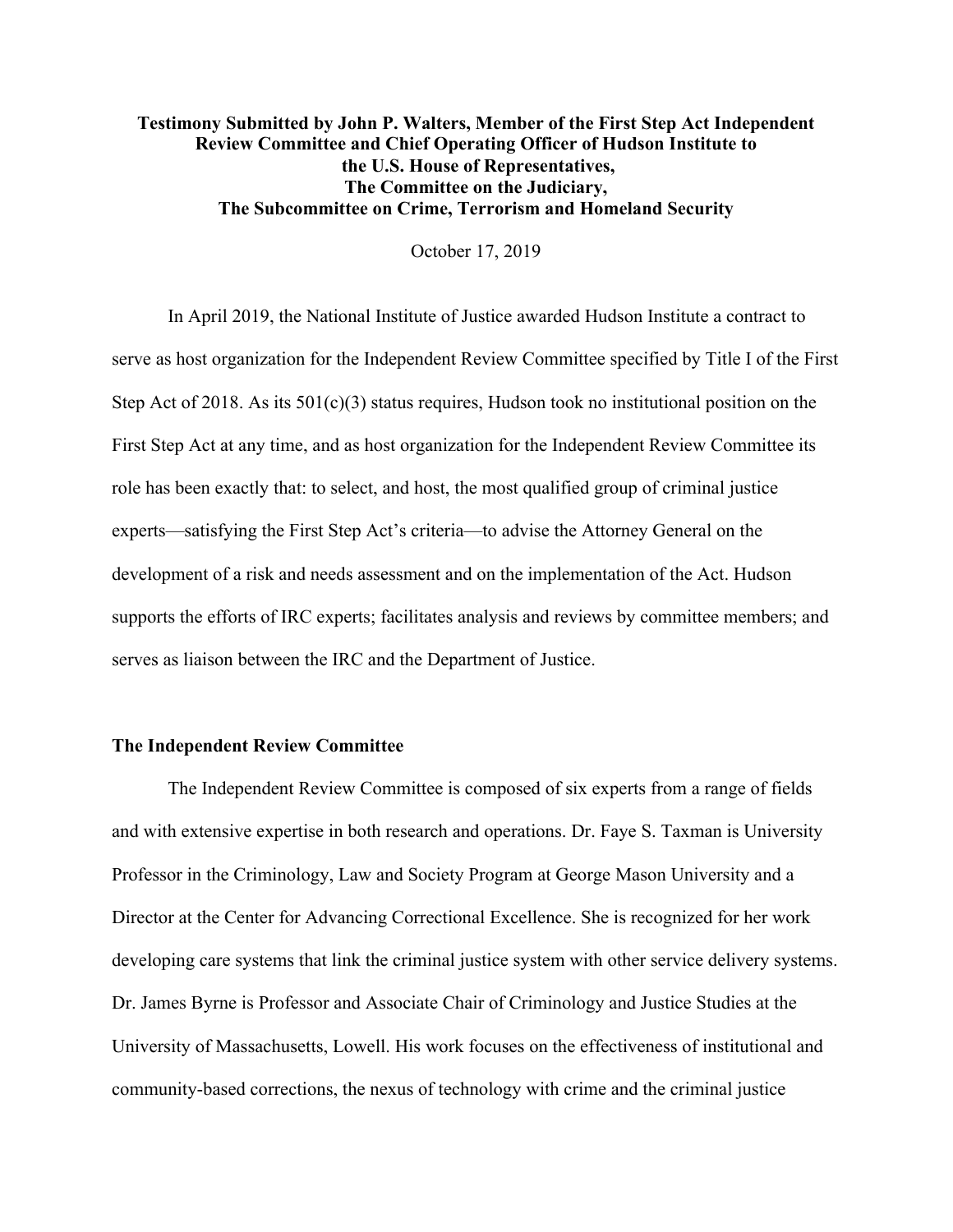response, and social ecology and criminal justice policy. Dr. Patti Butterfield is an Adjunct Professor at Southern New Hampshire University, teaching courses on Forensic Psychology, Abnormal Psychology, and Foundations of Addiction, and a former Senior Deputy Assistant Director at the Central Office at the Bureau of Prisons in the Reentry Services Division. During her time at BOP, she was responsible for overseeing the following components: psychology, residential reentry management, reentry affairs, chaplaincy, female offenders, and other special populations. George J. Terwilliger III is Partner and co-head of the white-collar practice at McGuire Woods LLP, following fifteen years in the US Department of Justice, including as Acting Attorney General. He still provides counsel for and advises government officials, Congress, and private organizations on public policy and legal issues. John E. Wetzel is Secretary of Corrections for the Commonwealth of Pennsylvania, first appointed in 2011 and overseeing the first population reduction in Pennsylvania Corrections in over four decades. He has guided the Department through restructuring Community Corrections, their mental health systems, and the implementation of security enhancements, while simultaneously reducing departmental spending. I am the sixth member of the committee and serve as Chief Operating Officer of Hudson Institute. I was the Director of National Drug Control Policy from 2001 to 2009, helping manage all aspects of federal drug policy and programs, including prevention education, treatment expansion thoughout the criminal justice system, screening in the healthcare system.

Since its formation, the IRC has offered a range of expert advice to Department of Justice as it developed and refined its new risk and needs assessment instruments; reviewed and selected programs to designate as evidence-based recidivism-reduction programs and productive activities; and offered suggestions regarding implementation oversight and improvement. The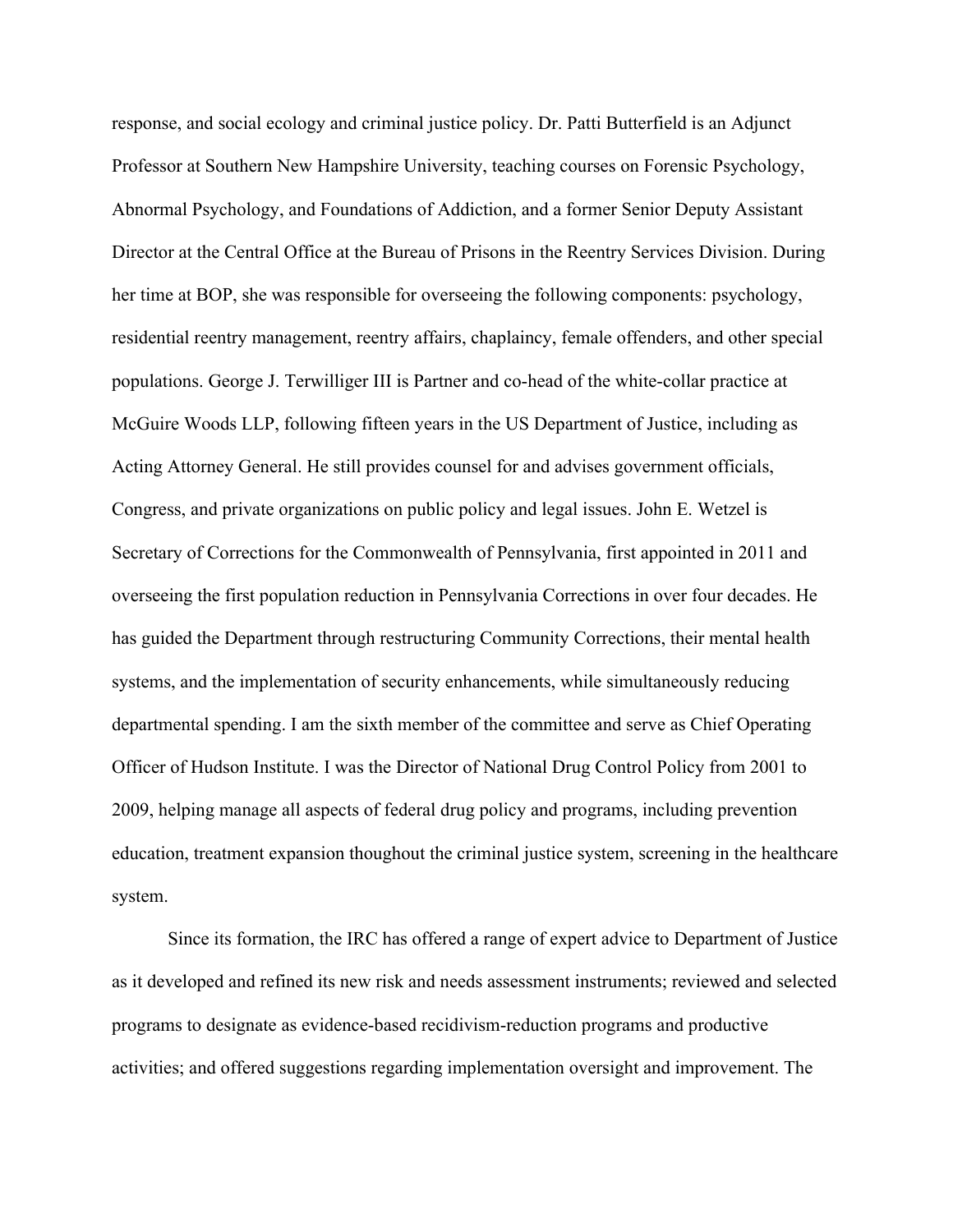foundational committee activity from its inception has been weekly conference calls, in which members discuss their views regarding materials and questions forwarded by DOJ. These conference sessions have resulted in detailed statistical and substantive analysis by individual IRC members that has been supplied to DOJ.

In addition, last June, the IRC solicited recommendations, concerns, and priorities for further research from nearly eighty-five expert, external organizations and individuals concerned with criminal justice, victims' rights, and law enforcement. These groups included such diverse organizations as the American Civil Liberties Union; the American Bar Association; and the National Sheriffs Association. Representatives from the IRC also attended National Institute of Justice listening sessions designed to give concerned organizations or experts the opportunity to comment on the initial draft of DOJ's new Prisoner Assessment Tool Targeting Estimated Risk and Needs, or simply "PATTERN" and other components of the Act. Finally, NIJ contractors Zachary Hamilton and Grant Duwe, PATTERN's designers have spent nearly 200 hours working on statistical tests and variations of the original model at the IRC's request. This analysis was intended to correct errors, test the reliability of the model, and remove bias.

Members of IRC have also conducted site visits. These include Grand Prairie, Texas to tour the Bureau of Prison's Designation and Sentence Computation Center, where the Bureau collects and processes inmate data. And last month, an IRC member accompanied a delegation of DOJ officials to Ottawa to hear presentations from Canadian corrections officials on program delivery and to see how those programs were developed and implemented.

Prior to the release of the National Institute of Justice's July 19, 2019 report on the Risk and Needs Assessment, IRC members participated in several direct discussions with DOJ officials, including the Deputy Attorney General and the Attorney General. These presentations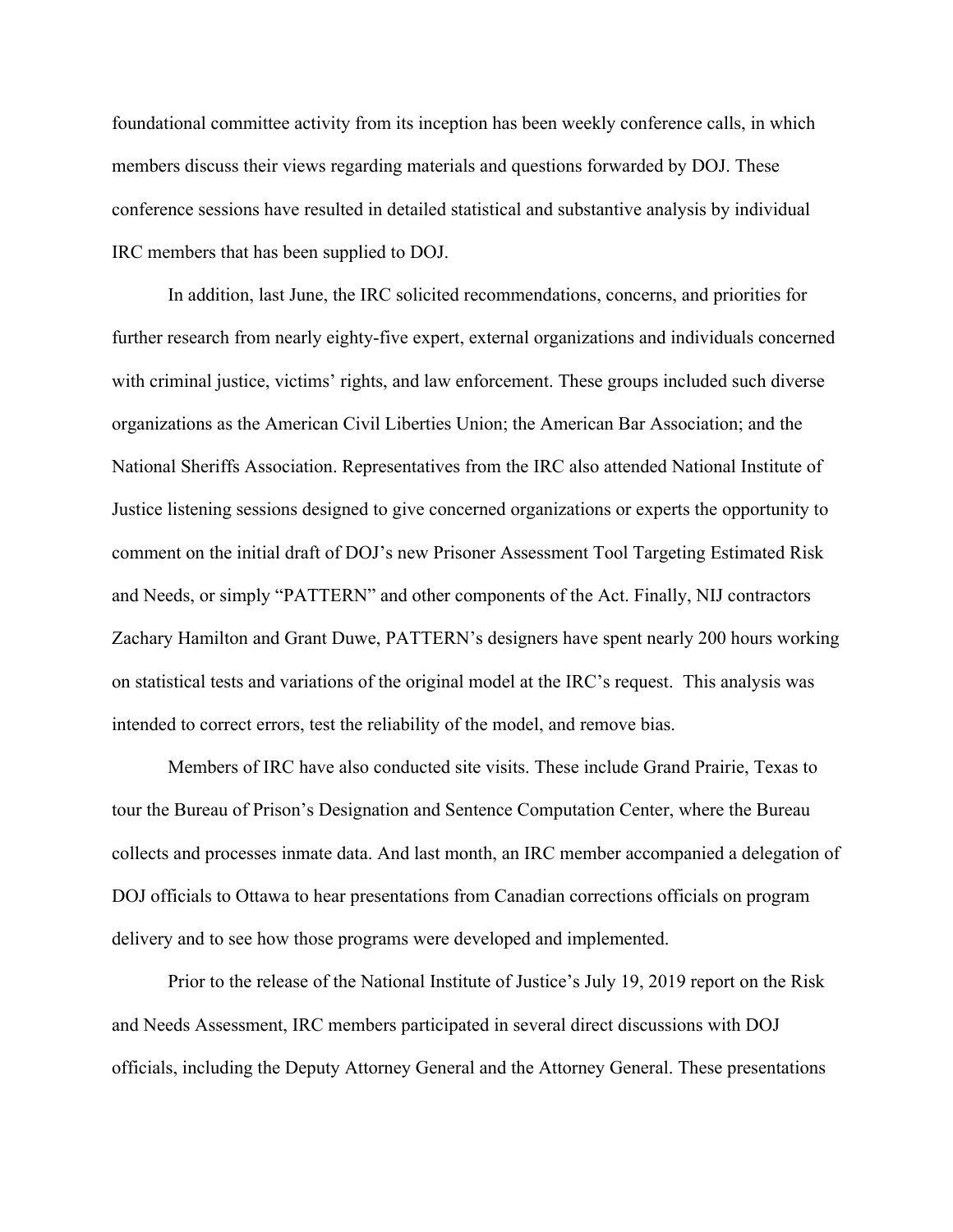were an honest assessment of the state of PATTERN, including major concerns, areas that were necessary to improve, and recommendations about how to proceed. The IRC also recently participated in a workshop with key DOJ officials, offering final recommendations on possible refinements PATTERN before it is implemented for the first time later this year and discussing next steps regarding the implementation of needs programming.

To supplement and drive its discussions with the Department, the Committee also submitted several written analyses, each drawn from the expertise of individual IRC members and substantial discussion within the IRC.

The Committee's future work centers on three objectives. First, as the January implementation deadline approaches, we will continue to advise the Department of Justice on implementation matters, including program selection, evaluation, and quality control. Second, we will begin research and discussion about those inmates excluded from earning time credits by their offense type, as the Act requires, determining their relative risk of recidivism and weighing that alongside other considerations that led to their exclusions. And, finally, the IRC will deliver a report to the four committees specified by the act, describing current progress towards the Act's faithful implementation and indicating next steps or additional measures that will ensure its objectives are met.

## **Hudson Institute**

Hudson Institute was founded in 1961 and is dedicated to promoting American leadership and global engagement for a secure, free, and prosperous future. Hudson is a  $501(c)(3)$ , nonpartisan, nonprofit organization and as such takes no institutional stance on specific legislation, candidacies, or issues. For nearly sixty years, the Institute has striven to challenge